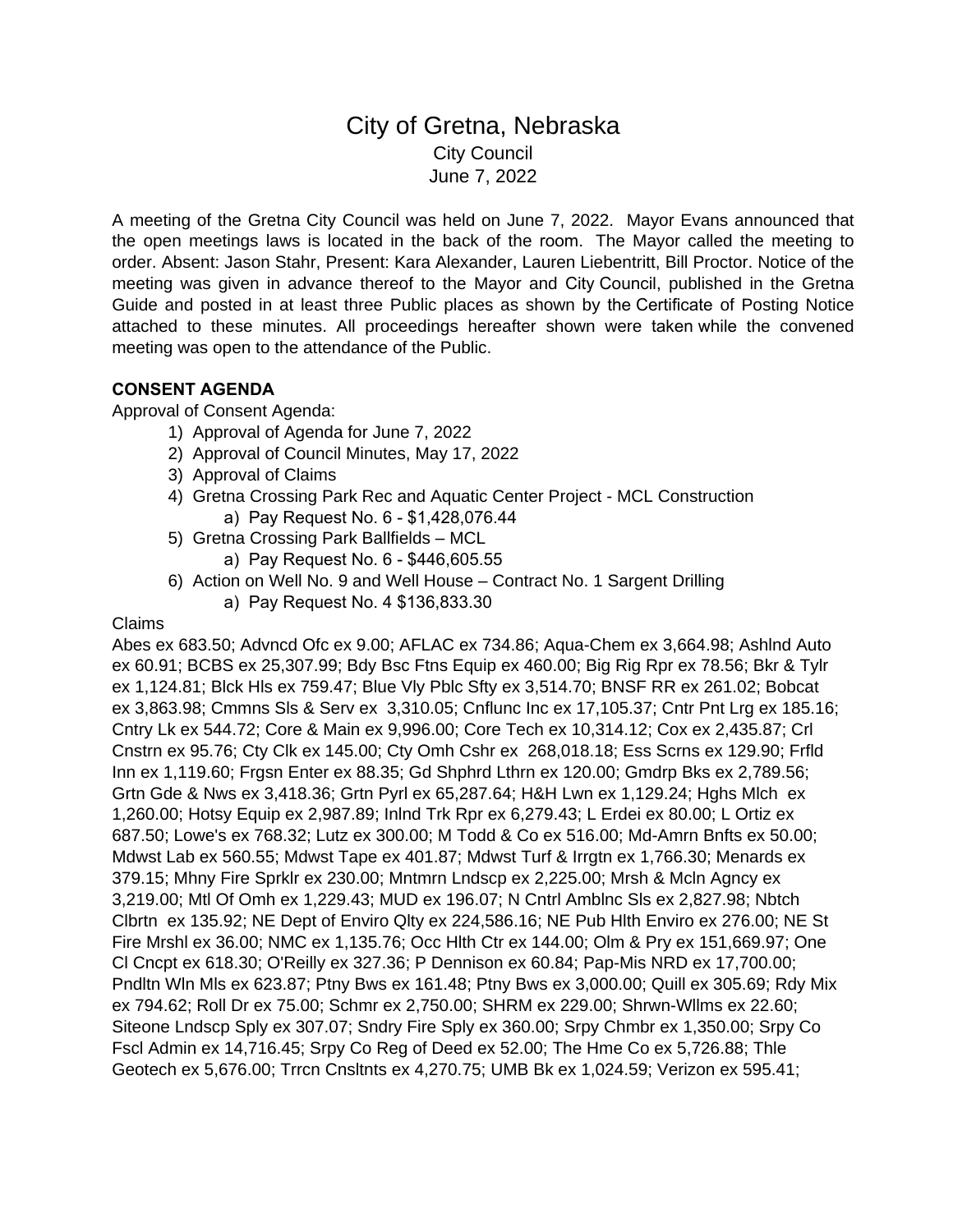VRBA Cnstn ex 390.00; Wee Lmbs Prschl ex 75.00; Wex ex 327.11; Wlfe Elec ex 187.00; Wstrn Oil ex 1,384.07; Zee Mdl Srv ex 170.40; Total ex 893,986.45

Motion by Lauren Liebentritt, seconded by Kara Alexander to approve the consent agenda. Motion carried. Alexander: Yea, Liebentritt: Yea, Proctor: Yea, Stahr: Absent. Yea: 3, Nay: 0, Absent: 1

# **PUBLIC HEARINGS**

Gretna Wine & Spirits LLC, 216 Enterprise Dr Suite 5, Gretna, NE 68028 requests approval of Additional Building Square Footage to current Class DK Liquor License and approval of Class "CK" Liquor License.

Tammy Tisdall gave the staff comments.

Mayor Evans opened the public hearing for comments. Hearing no comments, Mayor Evans closed the public hearing.

Motion by Kara Alexander, seconded by Bill Proctor to approve the additional square footage to the DK license and approval of the Class CK liquor license for Gretna Wine & Spirits. Motion carried. Alexander: Yea, Liebentritt: Yea, Proctor: Yea, Stahr: Absent. Yea: 3, Nay: 0, Absent: 1

## **ORDINANCES & RESOLUTIONS**

Ordinance 2118 - Amending Master Fee Ordinance No. 2098 Jeff Miller read the ordinance by title.

# Ordinance No. 2118

An ordinance of the City of Gretna, Nebraska amending various fees and charges established in the City of Gretna master fee Ordinance no. 2098; to declare a time when this ordinance shall take full force and effect; to repeal City of Gretna Ordinance no. 2098 and all ordinances in conflict herewith; and to provide an effective date hereof.

Motion by Lauren Liebentritt, seconded by Kara Alexander to approve second reading of Ordinance 2118. Motion carried. Alexander: Yea, Liebentritt: Yea, Proctor: Yea, Stahr: Absent Yea: 3, Nay: 0, Absent: 1

\*\*\*\*\*

Ordinance 2119 - Rezoning the Gretna Logistics Park Subdivision Lot 1 and Outlots A and B from a TA Transitional Agriculture Zoning District with an IC Interstate Corridor Overlay District to an I-2 Heavy Industrial Zoning District with an IC Interstate Corridor Overlay District. Jeff Miller read the ordinance by title.

#### Ordinance no. 2119

An ordinance of the City of Gretna, Nebraska, amending the official zoning map of the City of Gretna from a TA Transitional Agriculture Zoning District with an IC Interstate Corridor Overlay District to an I-2 Heavy Industrial Zoning Ddistrict with an IC Interstate Corridor Overlay District for the land being platted as the Gretna Logistics Park Subdivision Lot 1 and Outlots A and B, located in the southwest quarter of S13, T13N, R10 East of the 6<sup>th</sup> p.m., Sarpy County, Nebraska.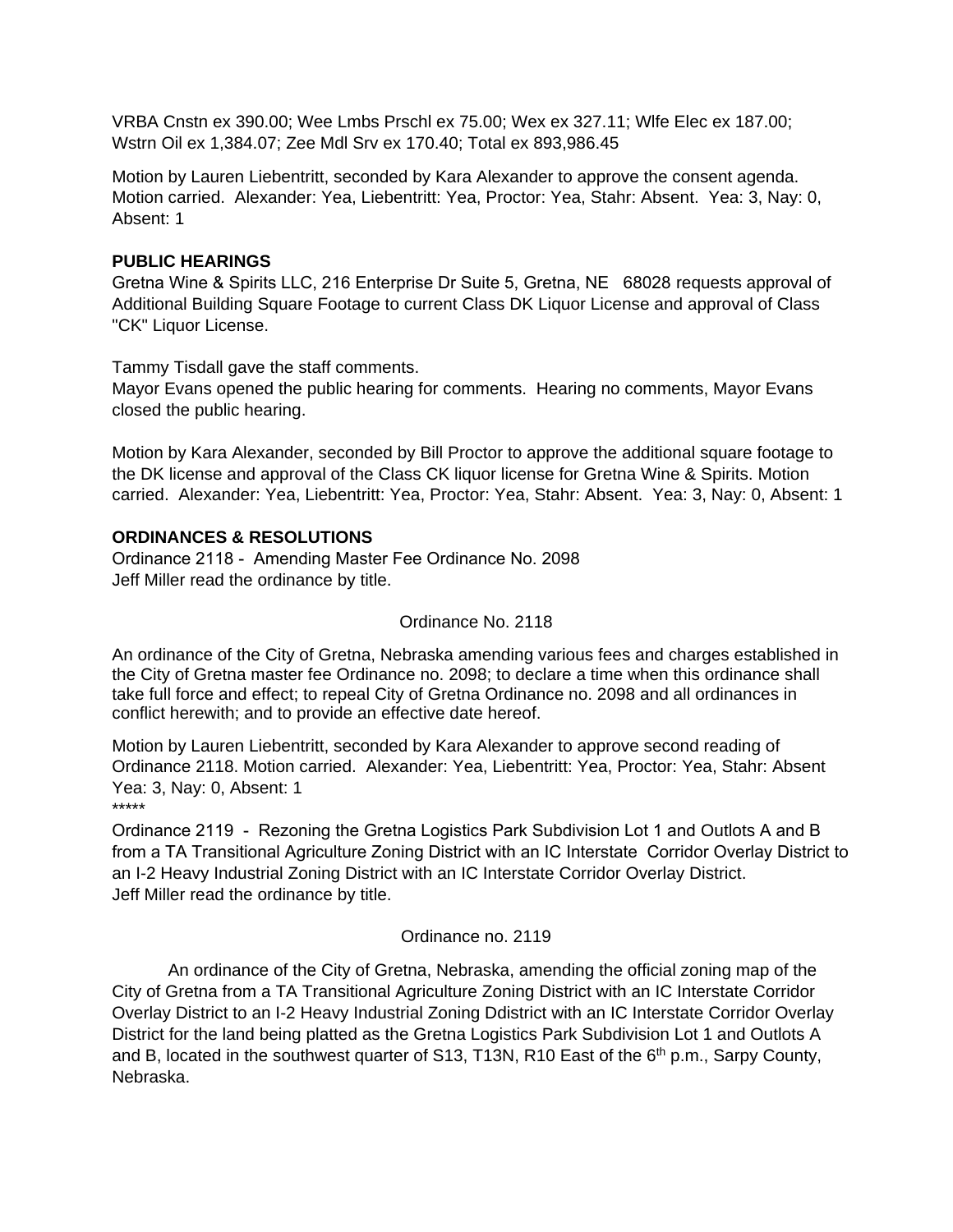Motion by Lauren Liebentritt, seconded by Bill Proctor to approve second reading of Ordinance 2119. Motion carried. Alexander: Yea, Liebentritt: Yea, Proctor: Yea, Stahr: Absent. Yea: 3, Nay: 0, Absent: 1

\*\*\*\*\*

Ordinance 2120 - Rezoning the M & M Acres Replat 1 (Allora 168 ) Subdivision Lots 1— 4 and Outlots A and B from a TA Transitional Agriculture Zoning District with a CO Corridor Overlay District to an R-4 Highest Density Residential Zoning District with a PUD Planned Unit Development and an HC Highway Commercial Zoning District with a CO Corridor Overlay District.

Jeff Miller read the ordinance by title.

## Ordinance No. 2120

An Ordinance Of The City Of Gretna, Nebraska, Amending The official zoning map of the City of Gretna from A TA Transitional Agriculture Zoning District with a CO Corridor Overlay District to an R-4 Highest Density Residential Zoning District with a PUD Planned Unit Development District, and to an HC Highway Commercial Zoning District, all with a CO Corridor Overlay District, for the land being platted as The M & M Acres Replat 1 (Allora 168) Subdivision Lots 1-4 aOutlots A and B, located in the northwest quarter Of S34, T14N, R11 East of the 6<sup>th</sup> P.M., Sarpy County, Nebraska.

Motion by Bill Proctor, seconded by Kara Alexander to approve second reading of Ordinance 2120. Motion carried. Alexander: Yea, Liebentritt: Yea, Proctor: Yea, Stahr: Absent. Yea: 3, Nay: 0, Absent: 1 \*\*\*\*\*

Resolution 6 – 22 (1) LPA Program Agreement – Gretna to Wehrspan Lake Trail Project – NDOT Project No. TAP-77 (64)

Jeff Miller read the resolution by title.

# Resolution 6-22 (1)

Whereas: City of Gretna is proposing a transportation project for which it would like to obtain Federal funds; and

Whereas: City of Gretna understands that it must strictly follow all Federal, State, and local laws, rules, regulations, policies and guidelines applicable to the funding of the Federal- aid project; and Whereas: City of Gretna and Nebraska Department of Transportation (NDOT) wish to enter into a new Project Program Agreement setting out the various duties and funding responsibilities for the Federal-aid project.

Be it Resolved: by the City Council of the City of Gretna that:

Mike Evans, Mayor of the City of Gretna, is hereby authorized to sign the attached Project Program Agreement between the City of Gretna and the NDOT.

City of Gretna is committed to providing local funds for the project as required by the Project Program Agreement.

NDOT Project Number: TAP-77(64)

NDOT Control Number: 22862

NDOT Project Name: Gretna to Wehrspan Lake Trail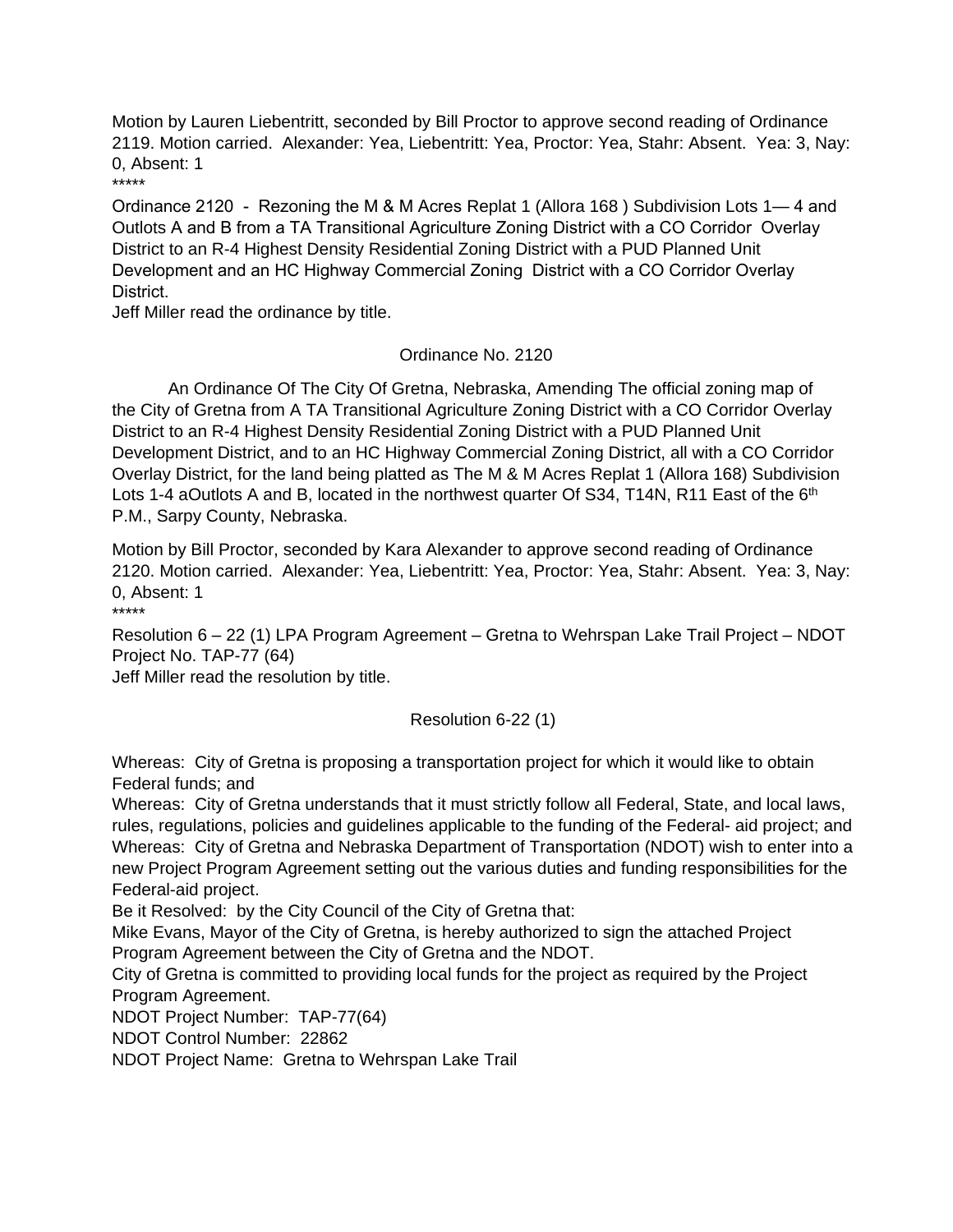Motion by Bill Proctor, seconded by Kara Alexander to approve and adopt Resolution 6-22 (1). Motion carried. Alexander: Yea, Liebentritt: Yea, Proctor: Yea, Stahr: Absent. Yea: 3, Nay: 0, Absent: 1

#### **CURRENT BUSINESS**

Action on Agreement with Municipal Code Services to Update Municipal Code book to City of the First Class State Statutes

Motion by Bill Proctor, seconded by Lauren Liebentritt to approve the agreement with Municipal Code Services to update Gretna's Municipal Code book. Motion carried. Alexander: Yea, Liebentritt: Yea, Proctor: Yea, Stahr: Absent. Yea: 3, Nay: 0, Absent: 1 \*\*\*\*\*

Action on Interlocal Cooperation Act Agreement with the P-MNRD for the Regional Flood Control Detention Basin WP-4 Project

Motion by Bill Proctor, seconded by Kara Alexander to approve the interlocal agreement with P-MNRD for the WP-4 project. Motion carried. Alexander: Yea, Liebentritt: Yea, Proctor: Yea, Stahr: Absent. Yea: 3, Nay: 0, Absent: 1 \*\*\*\*\*

Action to approve the agreement with RDG for Brand Development, Wayfinding, and Signage services and authorize City Administrator to Execute the Agreement Document

Motion by Lauren Liebentritt, seconded by Kara Alexander to approve the contract with RDG for Gretna Crossing Park and to authorize the City Administrator to execute the agreement document. Motion carried. Alexander: Yea, Liebentritt: Yea, Proctor: Yea, Stahr: Absent Yea: 3, Nay: 0, Absent: 1 \*\*\*\*\*

Action to Allow The Gretna Friends of the Library and Gretna Optimist Club to move fireworks stands to a new location on Lot 232 Standing Stone Drive

Motion by Bill Proctor, seconded by Kara Alexander to approve the new firework stand locations for Gretna Friends of the Library and Gretna Optimist Club. Motion carried. Alexander: Yea, Liebentritt: Yea, Proctor: Yea, Stahr: Absent. Yea: 3, Nay: 0, Absent: 1 \*\*\*\*\*

Action on Sewer Rate Reduction Request

1) Tammy Webster at 21417 Parkview Dr.

Motion by Bill Proctor, seconded by Lauren Liebentritt to approve the sewer rate reduction request for Tammy Webster based on staff recommendation. Motion carried. Alexander: Yea, Liebentritt: Yea, Proctor: Yea, Stahr: Absent. Yea: 3, Nay: 0, Absent: 1

#### **EXECUTIVE SESSION** - Litigation

Motion by Lauren Liebentritt, seconded by Kara Alexander to go into closed session at pm for 6:52 litigation. Motion carried. Alexander: Yea, Liebentritt: Yea, Proctor: Yea, Stahr: Absent Yea: 3, Nay: 0, Absent: 1